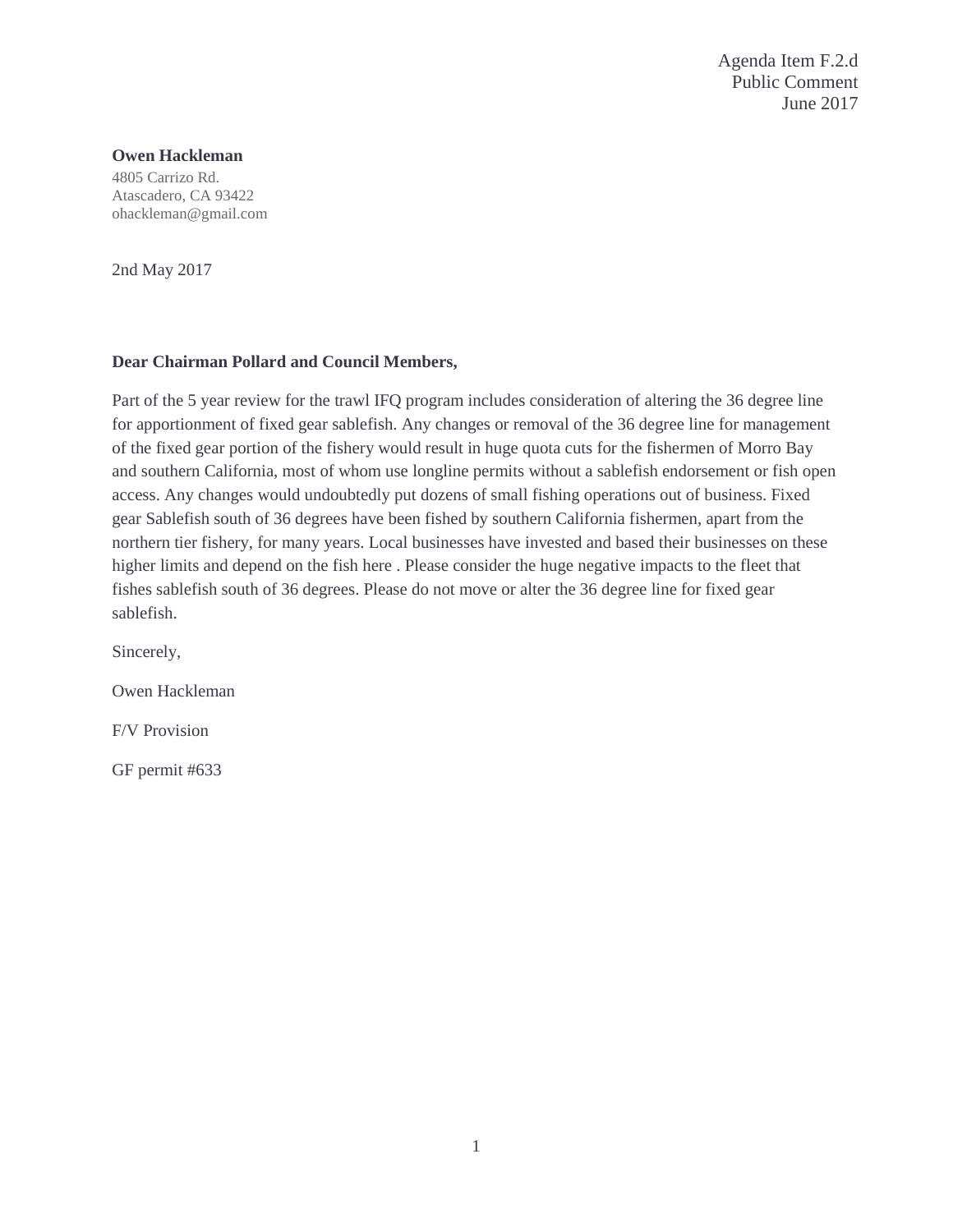From: **William Diller** [<wdiller911@gmail.com>](mailto:wdiller911@gmail.com) Date: Tue, May 9, 2017 at 5:39 PM Subject: 5 year Catch Shares Review. To: [pfmc.comments@noaa.gov](mailto:pfmc.comments@noaa.gov)

Council members: In the section, " Allocation of Sablefish North of 36 N Latitude", mention has been made of the option to remove the 36 degree N. line. I'll cut to the chase, removal of this line would be devastating to the fishers and buyers who have capitalized on one of the only fisheries left in the south of 36 area. If this option became necessary, it would be somewhat mitigating if the holders of Limited Entry Fixed Gear permits that do not have Sablefish endorsements were to be granted Sablefish tier endorsements based on their landings of Sablefish over the last ten years. This would be something of a "saving" action but it would still be not nearly as good as leaving the fishery, here, alone. We have developed domestic markets for the Sablefish and Thornyheads that are dependent on a continuous supply in manageable amounts from the fleet of local boats. Please do not tamper with the Fixed Gear, south of 36 N, fishery. It functions well now and many people are absolutely dependent on it's continuation, status quo. Thanks You, William Diller GF0632